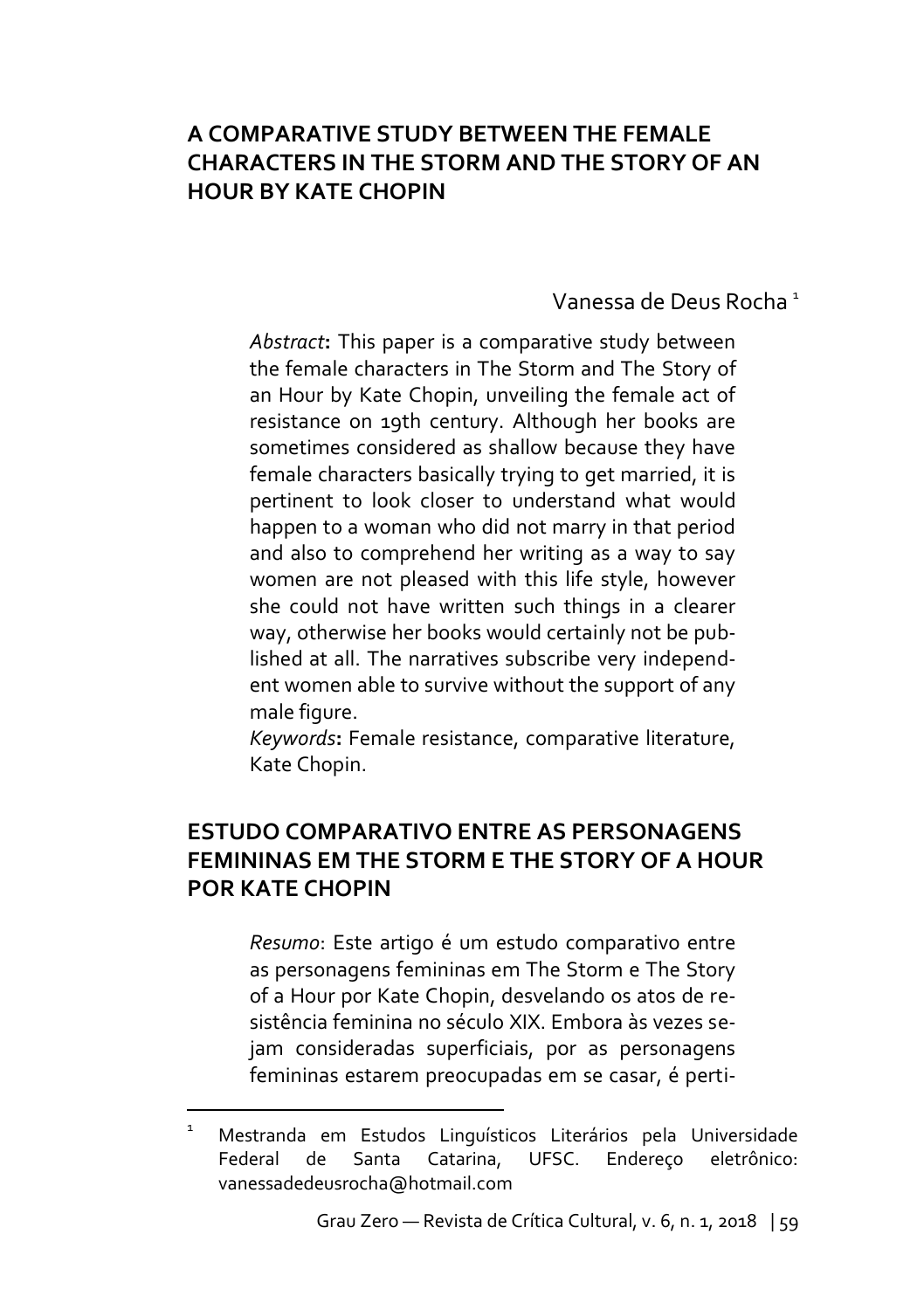

nente olhar mais para entender o que aconteceria com uma mulher que não se casou nesse período e também para compreender sua escrita como uma maneira de dizer que as mulheres não estão satisfeitas com este estilo de vida. No entanto, ela não poderia ter escrito essas coisas de forma mais clara, caso contrário, seus livros certamente não seriam publicados. As narrativas subscrevem mulheres independentes capazes de sobreviver sem o apoio de qualquer figura masculina, patriarcal.

*Palavras-Chave*: Resistência feminina, literatura comparada, Kate Chopin.

### **Introduction**

The role women have been playing in society has been highly discussed nowadays, and despite the fact the topic has been more debated and the situation has been improving, for example women now can vote and also have careers only occupied by men, as the presidency for instance, it is essential to mention that it still has a lot to improve considering for example the fact that in some cases, women and men perform the same job activity but the salary is still higher for men. Although many improvements have been made and are still being made, it seems that women cannot be totally free to live in the way they want to, being completely responsible for what they really want in life. Despite the fact the current society sees itself as "modern" it still tries in every way to "force" women into those marriage rules created so many years ago, and it is relevant to mention that marrying or having children are not awful or unacceptable things, however, women should be free to choose it or not.

Nowadays , the social networks seem to be a place in which women can at least try to expose and debate the situation, however as in the past those technological apparatus did not exist, many literature female authors used their writ-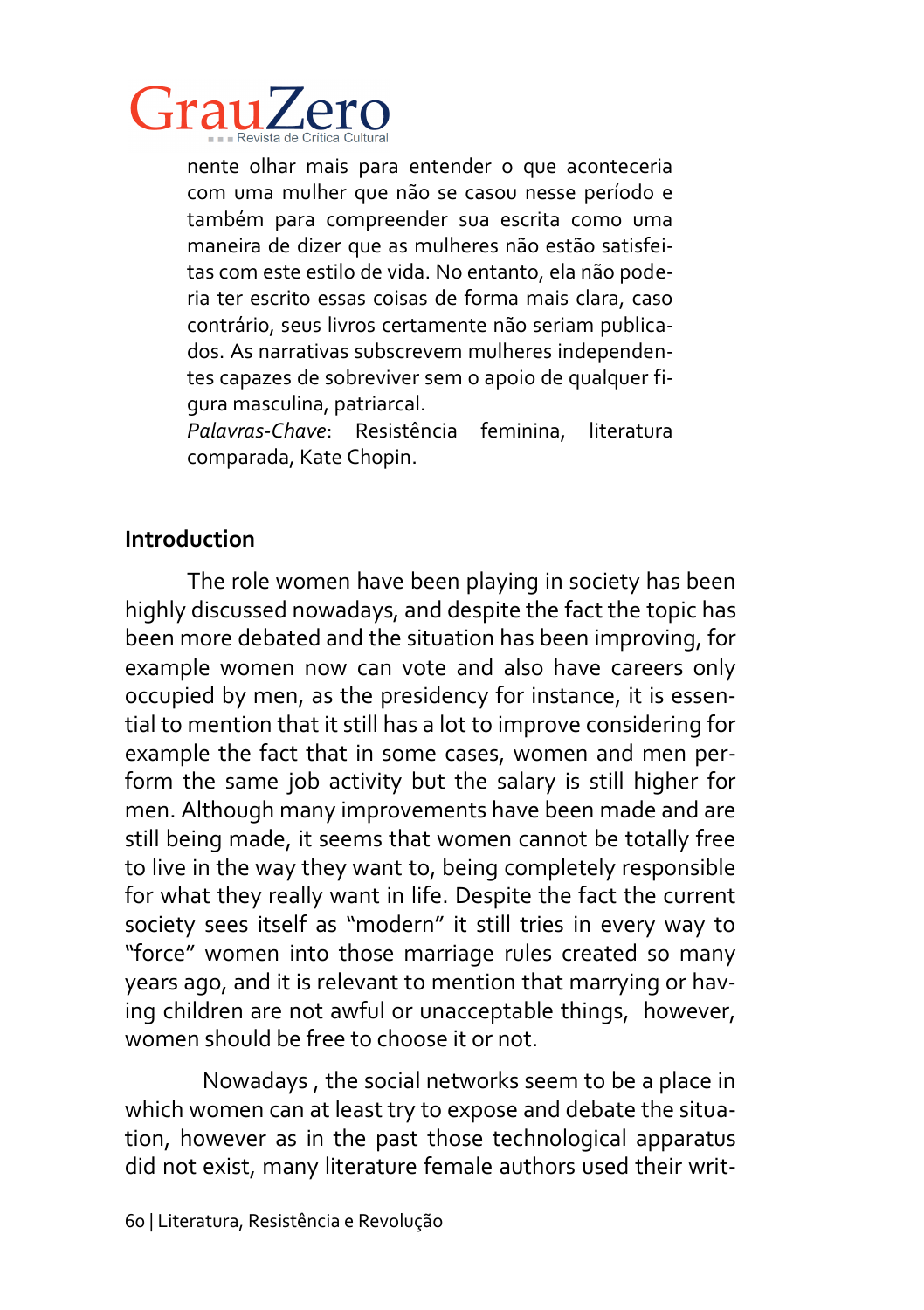

ing to explore the topic probably as an attempt to bring the subject up and maybe to be able to have a shy discussion on the issue, or it could have been an attempt to unburden the situation women, and consequently female writers, lived in which certainly brought no satisfaction to them. Virginia Woolf was one of those authors who wrote about the topic, for example in her essay named A Room of one's own in which the author discusses they role played by women in the literary world, clearly dominated by men. Jane Austen was another female writer who wrote on the same subject being very critical on the role women were supposed to play in the nineteenth century, being raised specifically to get married and nothing else. Although her books are sometimes considered as shallow because they have female characters basically trying to get married, it is pertinent to look closer to understand what would happen to a woman who did not marry in that period and also to comprehend her writing as a way to say women are not pleased with this life style, however she could not have written such things in a clearer way, otherwise her books would certainly not be published at all.

Born in 1850, it is in the same context that Kate Chopin is inserted. After the death of her father, Kate lived with her mother, grandmother and great-grandmother who were all widows, and despite of that, they were very independent women able to survive without the support of any male figure. Being raised in an environment like this certainly may have influenced the themes Kate Chopin approached in her short stories including the ones to be analyzed on this essay. The first one is The Storm, written by Chopin in 1898, however it was only published in 1969 in The Complete Works of Kate Chopin. The second short story to be analyzed is The Story of an Hour written by the same author in 1894, originally published as The Dream of an Hour and in the following years been reprinted as The Story of an Hour.211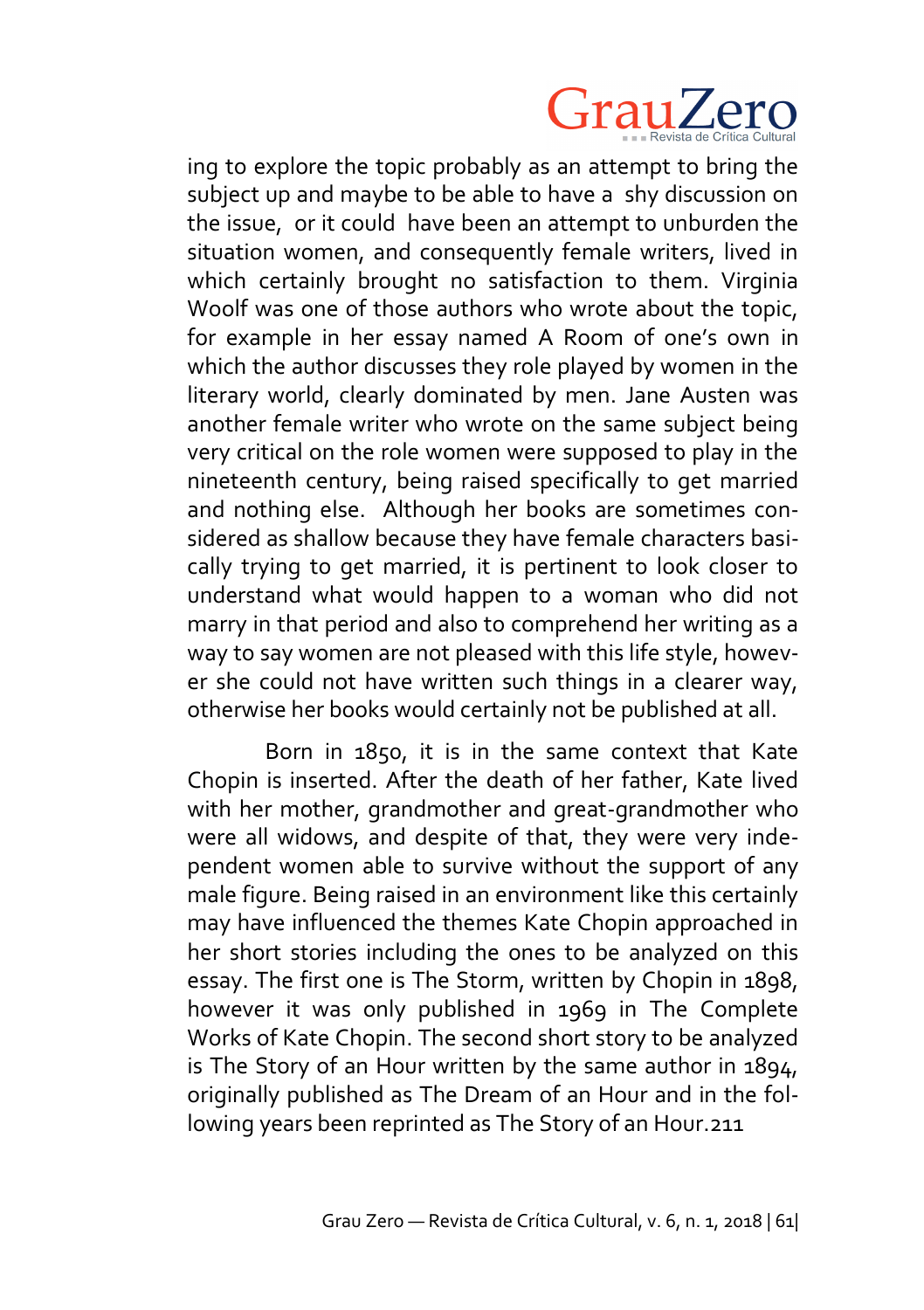

Due to the date both stories were written, it would be possible to affirm that women from that period lived on the same context, and although the main female characters of both short stories experience different kinds of freedom, at this point is possible to observe how the author portrays marriage as a kind of prison, certainly a different prison to both characters, but yet , prison. Then once the characters have a chance, even if it is just a small one, to scape from that prison for a few minutes, they seem to grasp this chance with their lives in order to live for themselves, even if it would be just for a few minutes, because living a live to please their husbands seems to be quite tiring.

### **The female characters in The Storm and The Story of an Hour**

The Story of an Hour starts by presenting Mrs. Mallard as a quite fragile woman who was receiving the very sad news about her husband's death on an railroad disaster. "Knowing that Mrs. Mallard was afflicted with heart trouble, great care was taken to break to her as gently as possible the news of her husband's death." (CHOPIN, p. 01). She was presented, in the passive voice, as someone quite frail who certainly could not receive such news easily. The author's choice of using the passive voice might be interpreted as the passive role women played in society, being usually told by their fathers and husbands what to do and often what to even think. Her heart trouble is another aspect that can be seen as something physical, as if she has just had a heart attack for instance, but also as something emotional, considering her feelings towards her husband and also towards her marriage which put her in a situation in which she did not feel free at all.

Mrs. Mallard wept at once when she finally hear the news from her sister Josephine, and this might indicate her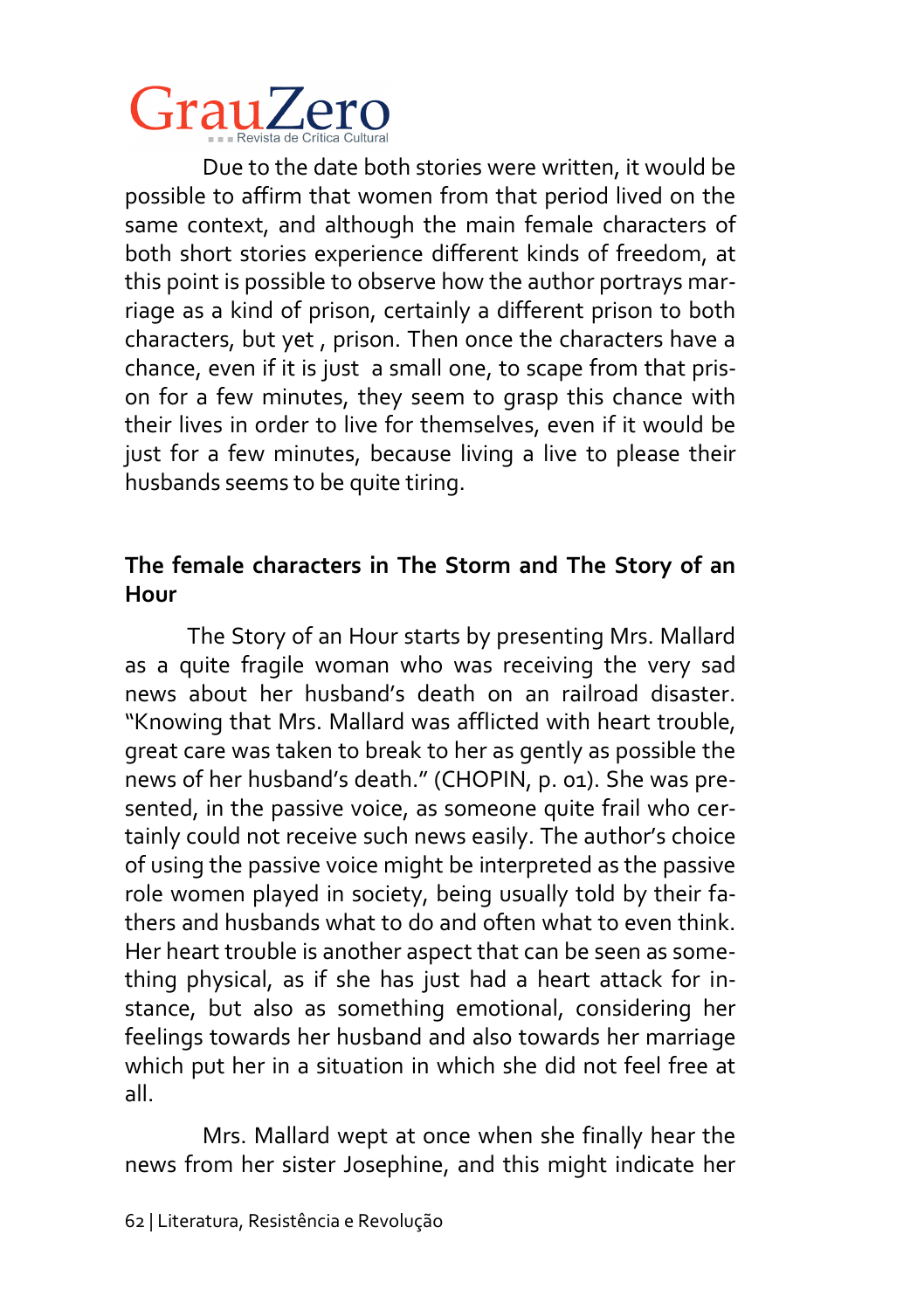

husband was not an abusive husband and she was not into an awful marriage.

> She knew that she would weep again when she saw the kind, tender, hands folded in death; the face that never looked save with love upon her, fixed and gray and dead. But she saw beyond that bitter moment a long procession of years to come that would belong to her absolutely (CHOPIN, p. 02).

Despite the fact Mrs. Mallard does not seem to suffer any kind of abuse on her marriage, it does not mean she was happy about being married and the idea of having her life and the years to come only to herself seems to be more appealing than spending her years to come looking after someone. Although Mrs. Mallard's reaction was not what was expected from her (perhaps to be paralyzed and unable to accept the reality would be something acceptable for a recent widow), she wept with an wild abandonment, and this might indicate her marriage was not something really unpleasant. Her husband does not seem to be someone cruel who kept her in an invisible prison called marriage, however the idea of happiness usually sold by this "happily ever after" was not the reality of her marriage, and although there were no traces of violence, perhaps she was not happy for being married and that might be what has caused the flow of emotions of this character, who decided to apparently mourn alone in her bedroom.

The Storm begins by presenting the setting in which Bibi, a four years old boy, and his father Bobinot were inserted in:

> The leaves were so still that even Bibi thought it was going to rain. Bobinôt, who was accustomed to converse on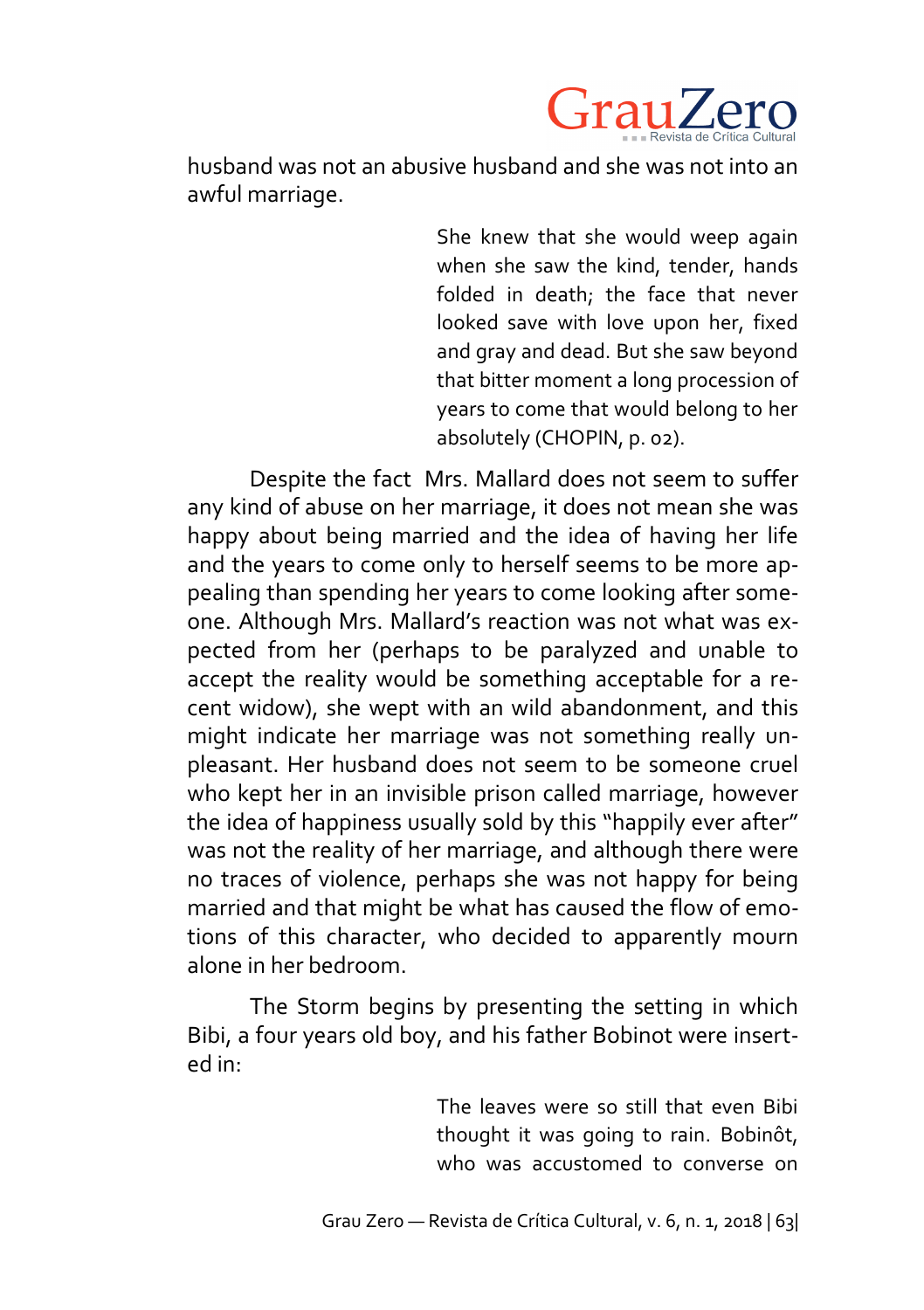

terms of perfect equality with his little son, called the child's attention to certain sombre clouds that were rolling with sinister intention from the west, accompanied by a sullen, threatening roar. (CHOPIN, p. 01)

From this quotation, it is evident t that hey had a weather condition coming and how important was to get shelter before the storm comes. Bobinot, the husband, is also presented to us as a concerning father who was taking care of his child in a careful way, paying attention to everything that could possibly harm the kid. At this point there is no hint about where the mother is or what she could possibly be doing and also there is no evidence about what kind of husband Bobinot is, however judging by the concerning way he takes care of his child, the reader might tend to consider him as a good husband, quite far from being an abusive or violent one. Due to Bibi's concern about his mother because of the storm, it also seems that Calixta was a good mother, loved by her son as well.

It is only on part II that the female character, Calixta , is presented to the reader as a very devoted housekeeper ,so involved into the chores that was unable to notice the storm coming.

> She sat at a side window sewing furiously on a sewing machine. She was greatly occupied and did not notice the approaching storm. But she felt very warm and often stopped to mop her face on which the perspiration gathered in beads. She unfastened her white sacque at the throat. It began to grow dark, and suddenly realizing the situation she got up hurriedly and went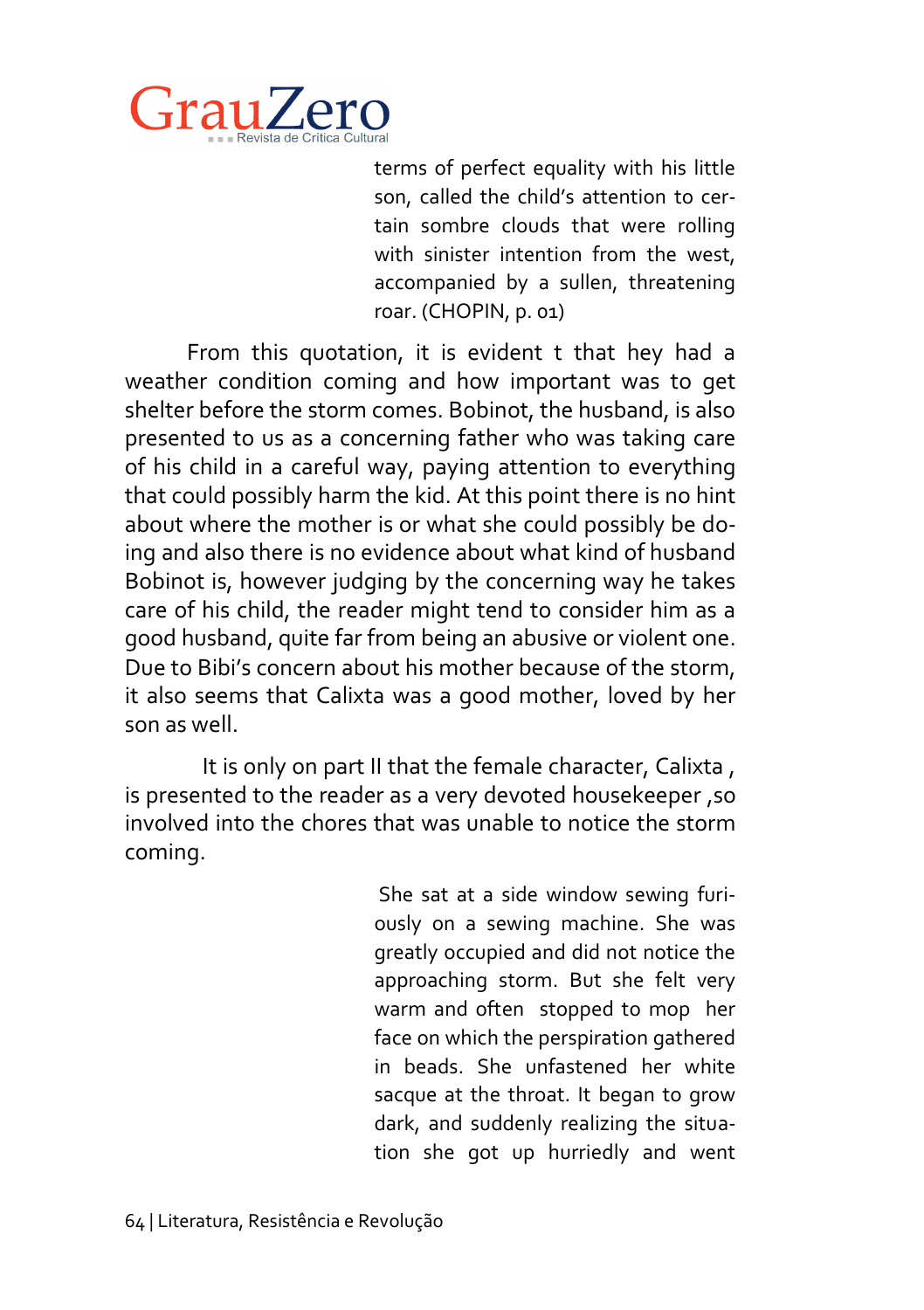

about closing windows and doors. (CHOPIN, p. 01)

The housework is an aspect that differs the female characters analyzed on this essay considering that while Calixta was involved on the chores, Mrs. Mallard gives the impression to be on higher social level that did not require her to have to perform such activities, however this is pure speculation considering there is no evidence in the text about that.

After receiving the news and moving to the bedroom, Mrs. Mallard certainly did not behave as a loving wife would possibly behave and although it cannot prove she was not sad about his death, when she sits in that comfortable armchair in front of that open window alone in her bedroom, it seems that from that moment she was able to see what she has never seen before looking from the very same window:

> She could see in the open square before her house the tops of threes that were all aquiver with the new spring life. The delicious breath of rain was in the air. In the street below a peddler was crying his wares. The notes of a distant song which someone was singing reached her faintly, and countless sparrows were twittering in the eaves. There were patches of blue sky showing here and there through the clouds that had met and piled one above the other in the west facing her window. (CHOPIN, p. 01).

Now that she was allegedly free from her marriage, she could see and hear things she was not able to see or hear before, and the detailed description of things as the trees or even the songs playing on the street are clear examples of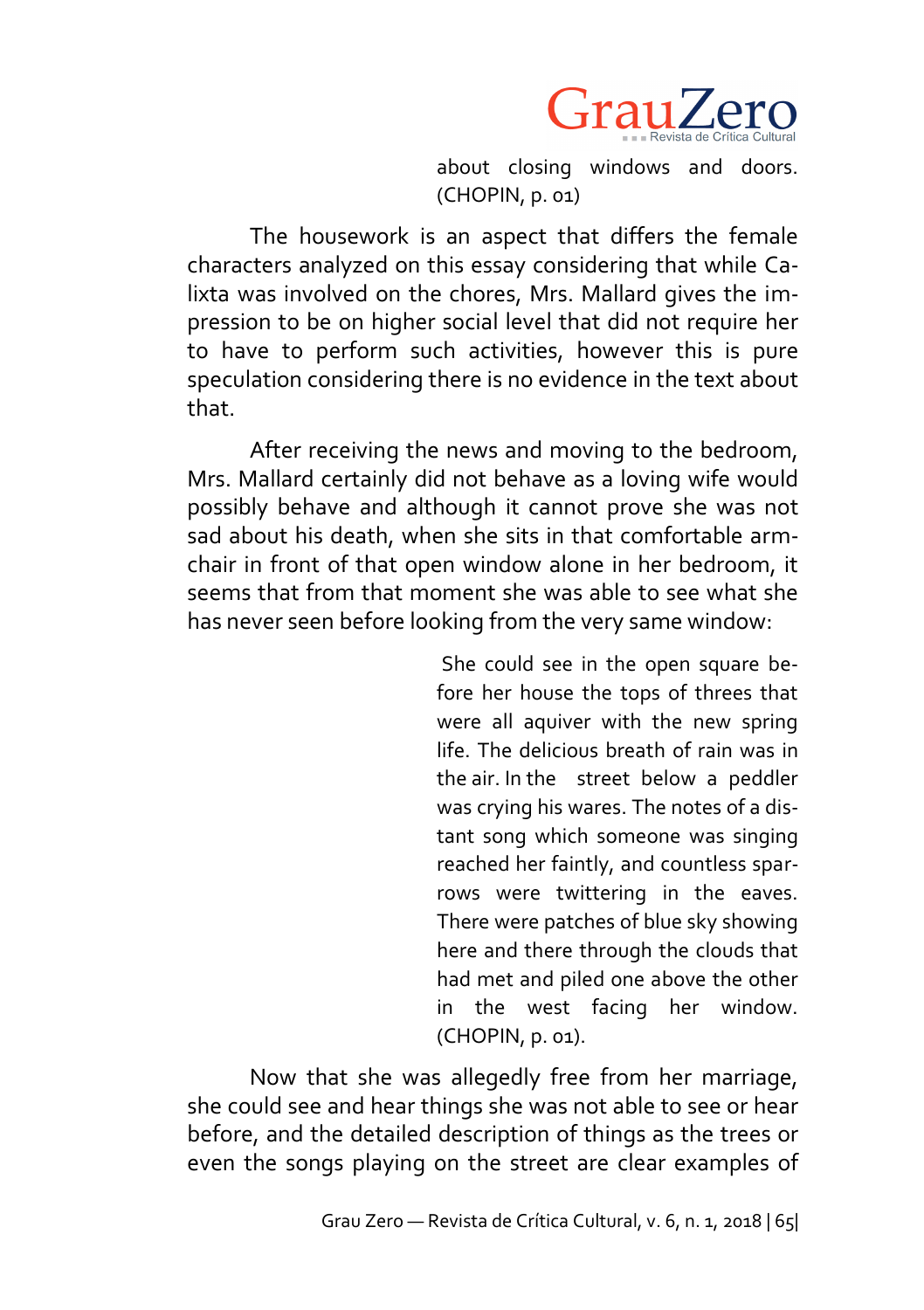

that. The patches of blue sky also mentioned on this quotation, might represent that even the sky was changing to her, as if before she could only see a cloudy sky and now the weather was changing and the sky getting clear again.

The narrator of this story does not reveal how Mrs. Mallard was actually feeling, the reader must read into her actions to understand the flow of emotions she goes through from the moment she hear the news. So far, the only thing that is quite evident is that she cried at the moment she received the news, and all the minimalistic actions she performed in that bedroom afterwards. It seems she was actually enjoying the moment, not quite certain about what she was feeling: "She sat with her head thrown back upon the cushion of the chair, quite motionless, except when a sob came into her throat and shook her, as a child who has cried itself to sleep continues to sob in its dreams." (CHOPIN, p. 01). At first she was motionless, maybe digesting what has happened, and the sobbing might be what was trying to wake her up to reality, and a reality she seems to be quite happy to be part of.

Mrs. Mallard and Calixta were both experiencing a certain kind of freedom, however Mrs. Mallard was certain her freedom would last forever ,while Calixta was experiencing a temporary kind of freedom, considering she was alone in the house, which might not happen very often because her son was still quite young and probably depending on her most of the time. Her freedom would be over once the storm ceased and on this temporary freedom moment, while she was still trying to get the chores done, Calixta was surprised by Alcée Laballiere, who was someone from her past that she has not seen since her marriage and never alone.

Their first conversation was quite shy: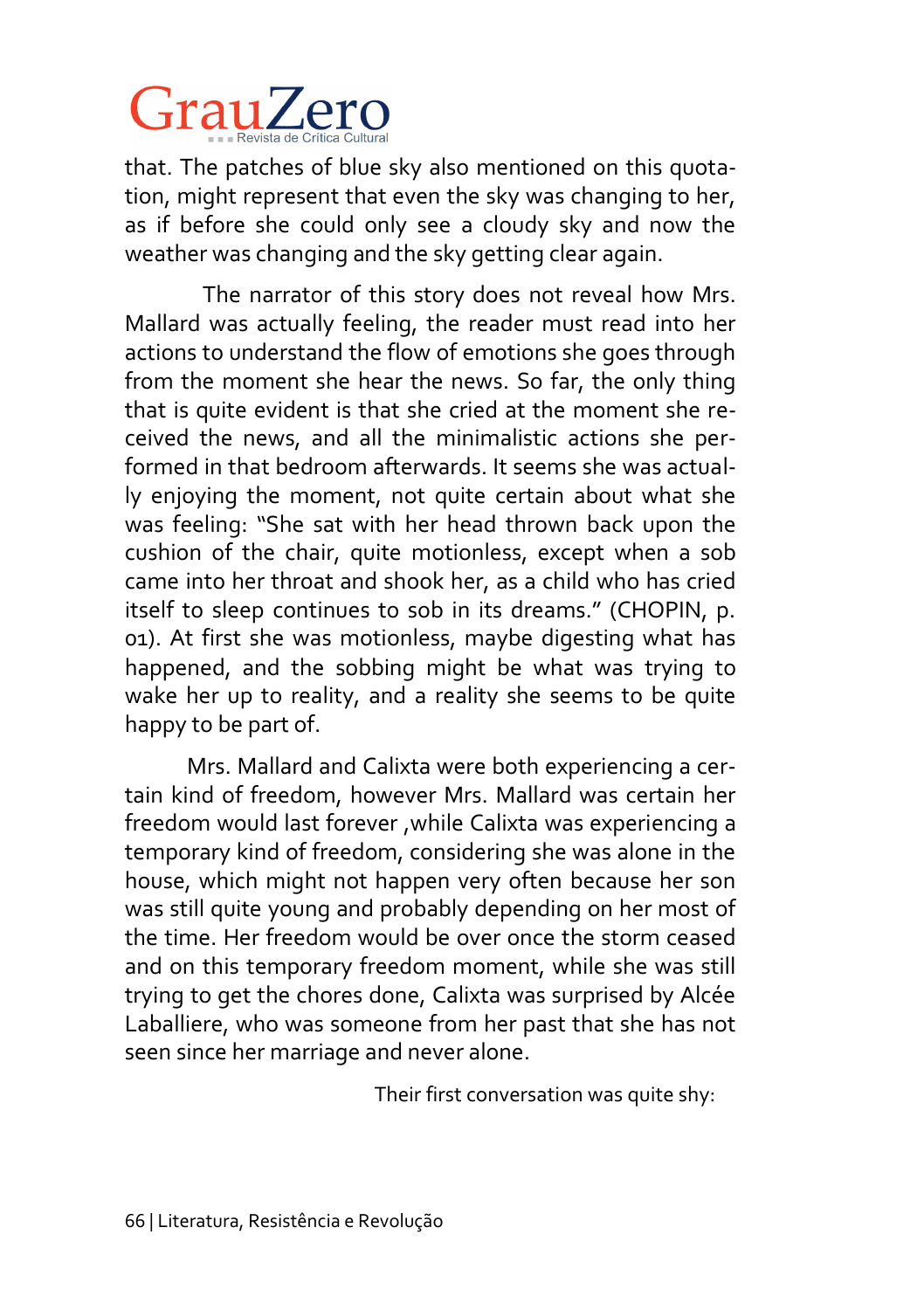

- May I come and wait on your gallery till the storm is over, Calixta? - He asked.

- Come 'long in, M'sier Alcée. (CHOPIN, p. 01)

Considering the period Calixta lived in, she found herself in a problematic situation, because due to society rules at the time, it would not be advisable for a woman to receive a man in her house when her husband was not there. However, maybe even taking into account whatever happened between them in the past, she would be quite uncomfortable if she had to deny shelter in such a terrible weather condition. Understanding how complicated the situation might be for Calixta, Alcée intended to wait for the storm to be over outside, however due to the severity of the weather, he had to wait inside the house.

> He expressed an intention to remain outside, but it was soon apparent that he might as well have been out in the open: the water beat in upon the boards in driving sheets, and he went inside, closing the door after him. It was even necessary to put something beneath the door to keep the water out. (CHOPIN, p. 02).

While on The Storm there are two male characters who somehow relate to the female characters, in The Story of an Hour there is the figure of Mrs. Mallard's brother and the ghost figure of her husband and once she found out she was no longer a married woman, the detailed flow of emotions described in the text might show how much she was enjoying that moment and her new life.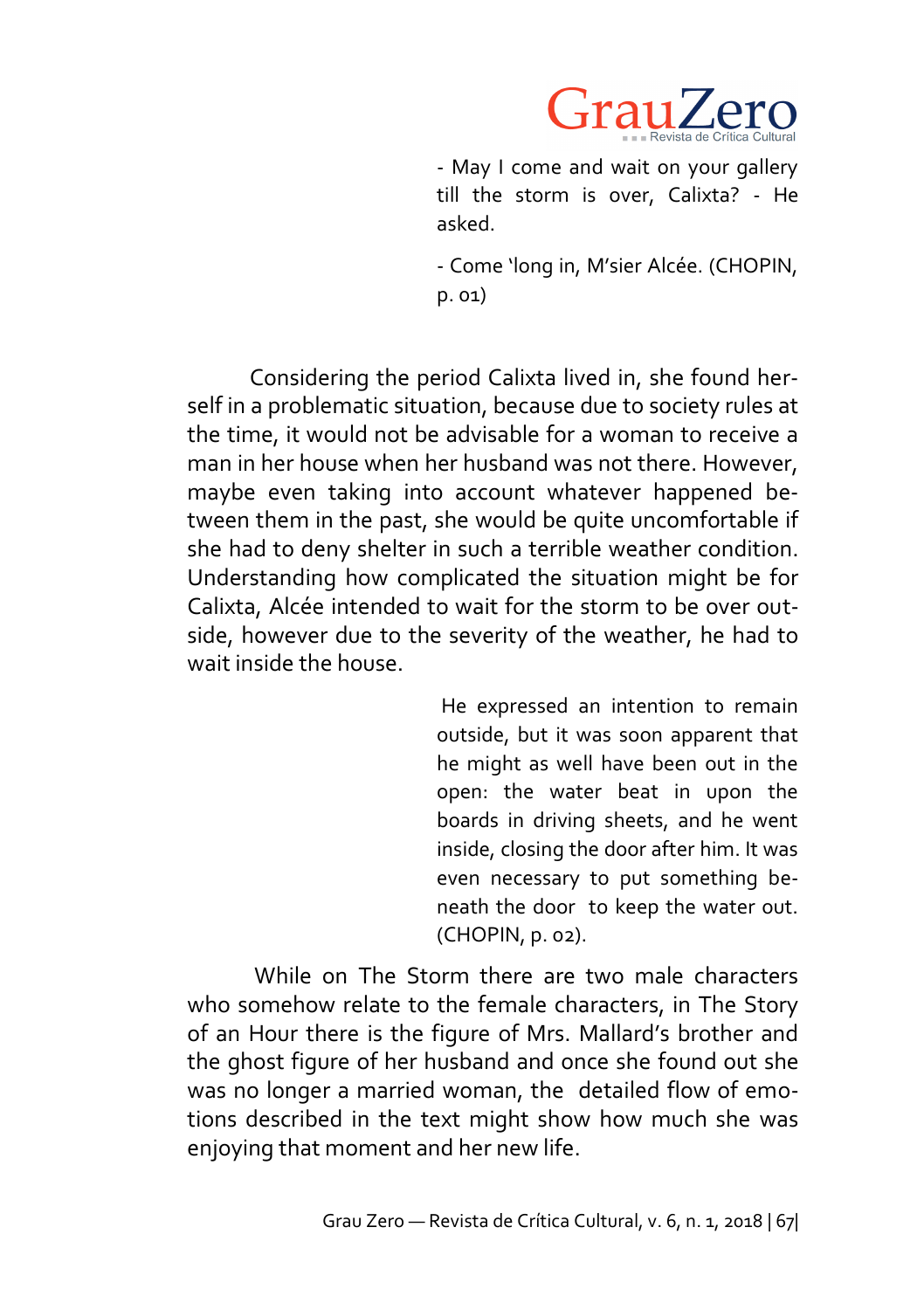## GrauZero

When she abandoned herself a little whispered word escaped her slightly parted lips. She said it over and over under her breath: "free, free, free! " But she saw beyond that bitter moment a long procession of years to come that would belong to her absolutely. And she opened and spread her arms out to them in welcome (p-01). Mrs. Mallard probably has not experienced freedom in a long time, and that is precisely why this moment might be so delightful to her. Not having anyone to live for her, as the narrator emphasizes, seems to be a great joy to this character.

Calixta was also experiencing a certain kind of freedom, and despite the fact she demonstrates her concern towards her husband and son, it did not stop Alcée to make the first move towards her : "Calixta put her hands to her eyes, and with a cry, staggered backward. Alcée's arm encircled her, and for an instant he drew her close and spasmodically to him." (CHOPIN, p. 02). Touching is certainly something quite emotional in literature and considering the period in which the story is told, it might symbolize a very intimate act. Nowadays the body, especially the female one, has been taken for granted considering it is very easy to see a naked woman and instantaneously put it in a sexual context, however in the past, seeing a woman's ankle, for example, would be something quite important and maybe sexual to men. A 1993 movie, named The piano, also brings this idea of how sexual touching can be when the characters Ada and George fell in love and the first time he actually touched her in a sexual context, was through a small role on her socks. By watching the movie, it is possible to observe how such a small action like this, could have such a sexual impact on both characters.

On the same page, the author makes clear how this touching was able to make them revive the past: "The contact of her warm, palpitating body when he had unthinkingly drawn her into his arms, had aroused all the old-time infatua-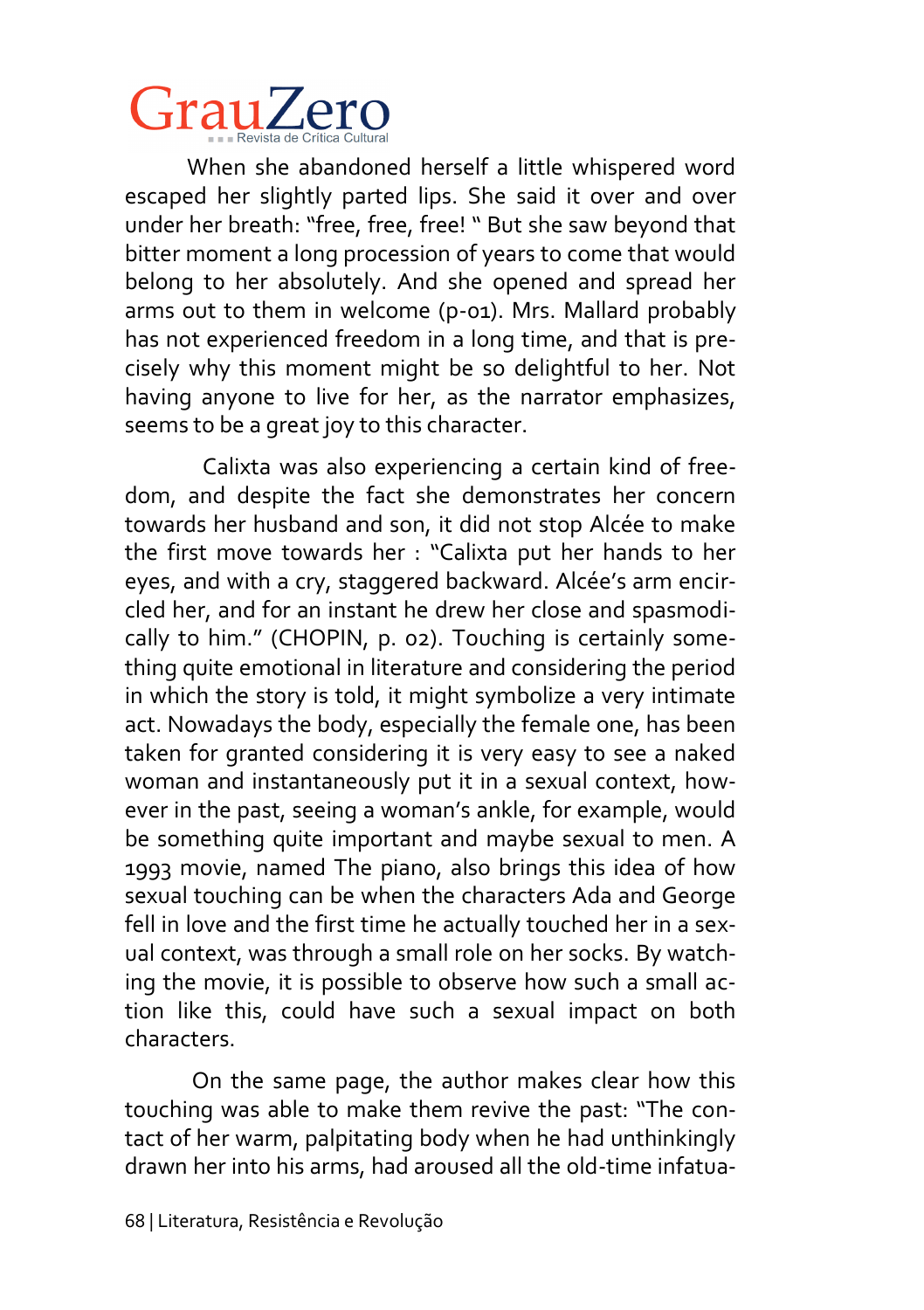

tion and desire for her flesh." (CHOPIN, p. 03). The author's choice of words is another aspect to be paid close attention, the word "unthinkingly" might be understood as this flow of emotion that took control of Alcée's actions, having him to act in a way he was not able to think about all the consequences of what he was doing, and Calixta's "palpitating body" could be seen as how nervous she was for being in such a situation that she was strangely enjoying.

On this flow of new emotions, Alcée mentions Assumption:

> Do you remember — in Assumption, Calixta?" he asked in a low voice broken by passion. Oh! she remembered; for in Assumption he had kissed her and kissed and kissed her; until his senses would well nigh fail, and to save her he would resort to a desperate flight. If she was not an immaculate dove in those days, she was still inviolate; a passionate creature whose very defenselessness had made her defense, against which his honor forbade him to prevail. Now — well, now — her lips seemed in a manner free to be tasted, as well as her round, white throat and her whiter breasts. (CHOPIN, p. 03)

Assumption is the name of a small city in which they met and share some kisses, however they did not have sex on this time. The word assumption has a religious connotation resembling something immaculate and virginal. Instead of getting carnal in a place associated with virginity, they ended up having sex in Calixta's home, which resembles a certain kind of maturity, considering this time they were both adults and responsible for their actions ( Shmoop Editorial Team ). All those uncompleted actions from their time in Assumption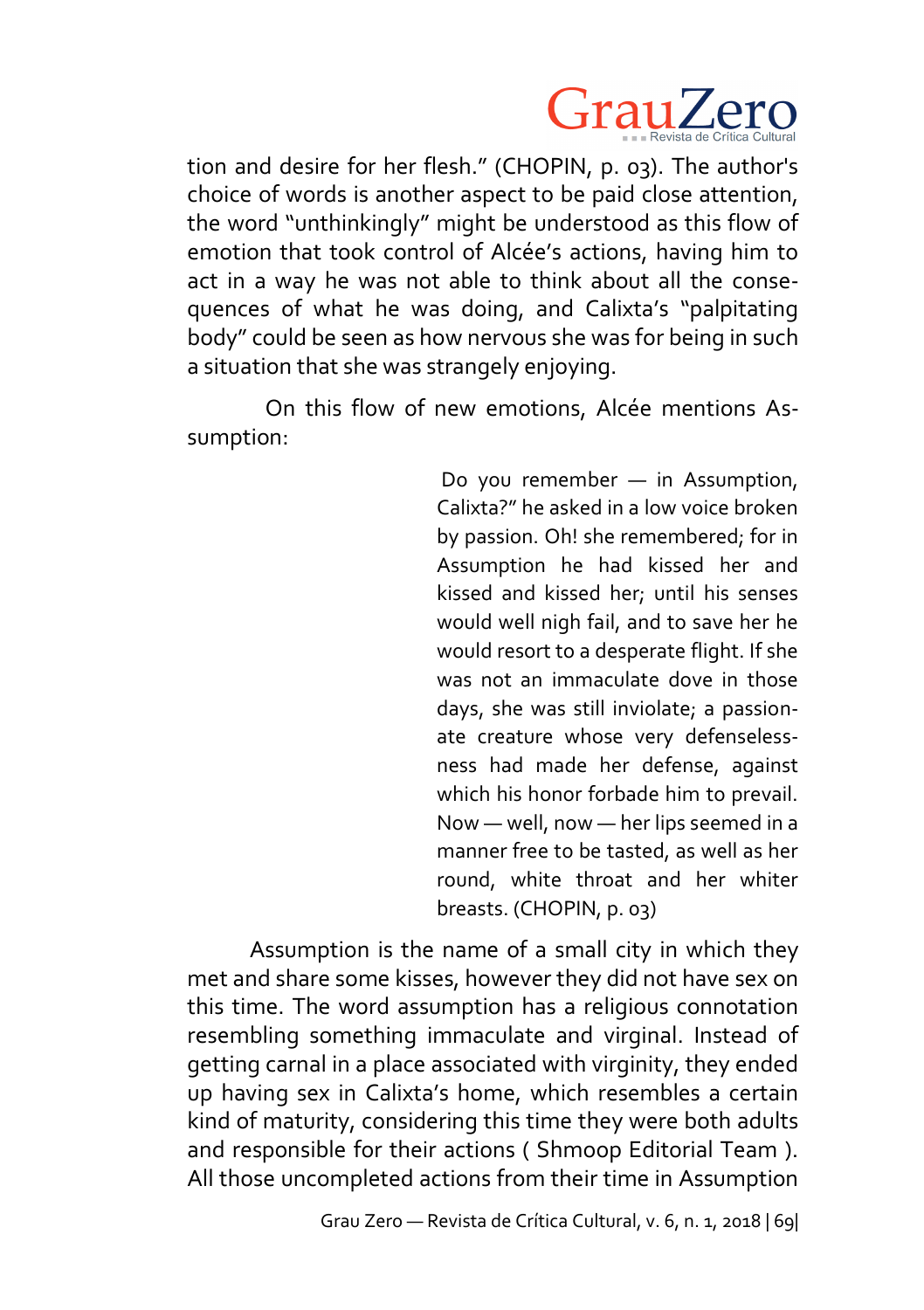# GrauZero

might have been the trigger for the actions who took place in Calixta's home.

Beyond being the title of the short story, the storm is actually used by Chopin to create the perfect environment for adultery considering the only reason why Alcée entered into Calixta's house was because of the terrible weather conditions, and having this in mind, they knew nobody would come the her door, so in a certain way they were free to give in into the flesh pleasure they were unable to have in the past. The Storm also represents the movement of the story considering there would be no story if the storm has not happened. ( Shmoop Editorial Team).

The last line of the story is: " So the storm passed and everyone was happy" (CHOPIN, p. 05). As mentioned shortly before, the movement of the story is directly related to the storm, and once it was over, Calixta and Alcée went back to their husband and wife respectively. She had her passionate freedom moments, but now it was time to come back to her mother and wife reality, which again, certainly was not an abusive reality considering there is no evidence in the text about that. An intriguing point about the end is that although there is an affair in the story, and despite all the problems this kind of relationship might bring to the involved ones, the short story ends with a happy ending, leaving only the speculation wether the affair ended that day or not.

While in The Storm the whole story develops in a few hours, in The Story of an Hour the facts happen in an hour, and this hour might represent how fast someone's life can be changed and it is also relevant to mention how death plays an important role on this story considering the whole plot focuses on the news relieved to Mrs. Mallard about her allegedly dead husband, and once she discovers this death was actually a wrong information, her life turns upside down again.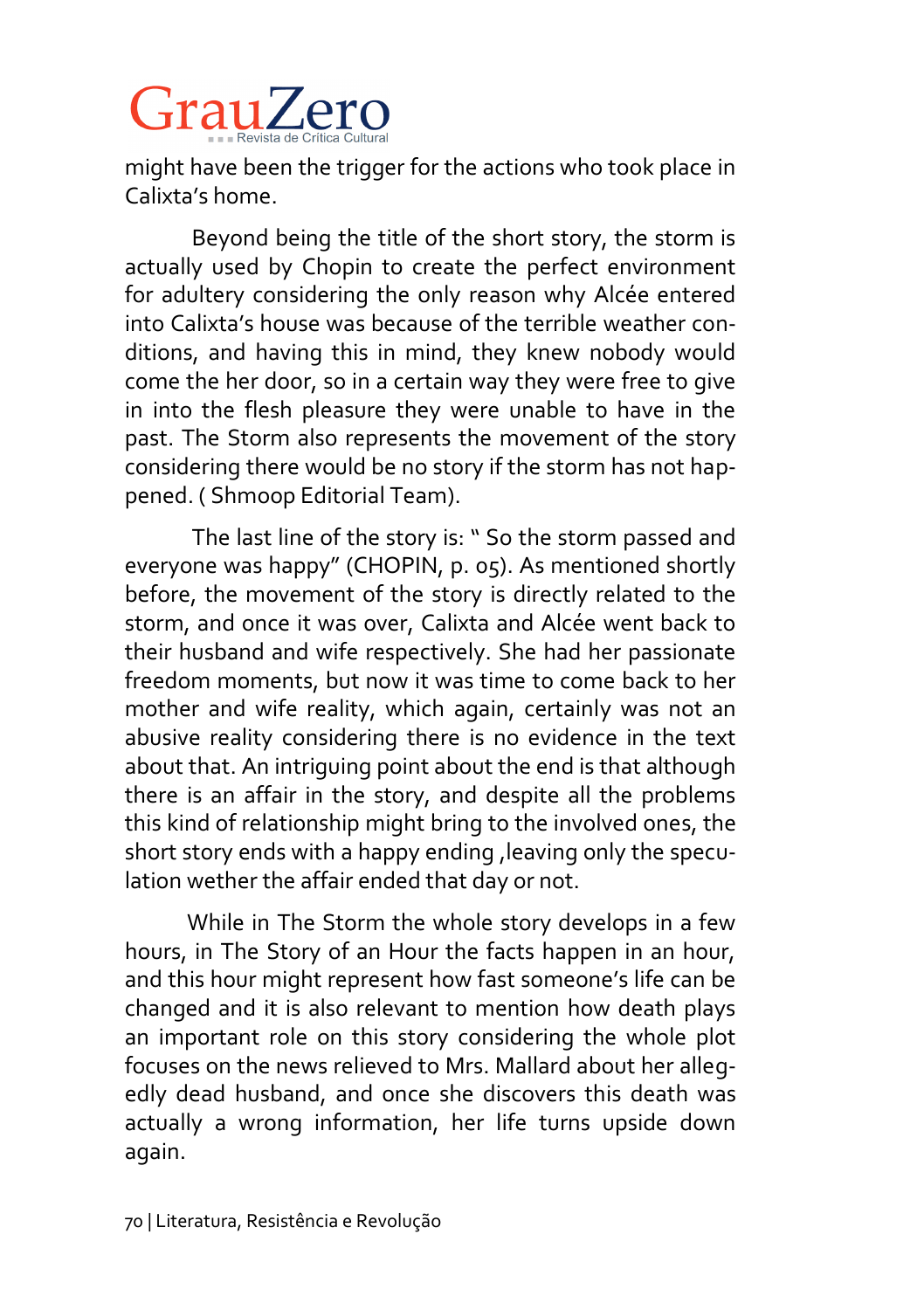

She arose at length and opened the door to her sister's importunities. There was a feverish triumph in her eyes, and she carried herself unwittingly like a goddess of Victory. She clasped her sister's waist, and together they descended the stairs. Richard stood waiting for them at the bottom. (CHOPIN, p. 02).

For the last minutes, Mrs. Mallard have being tasting her new life, a life in which she could live only to herself, but once she opens the door and look at her sister, she might have understood something has happened, and judging by her goddess of Victory looking, it is likely to assume something quite opposite have happened at that moment.

While The Storm brings a linear narrative in which an affair starts and ends, The Story of an Hour brings something surprisingly considering in the beginning of the text, it is clear Mr. Mallard has died and his wife was perfectly fine, even enjoying those moments. However, by the end of the narrative, Chopin surprises by revealing he was actually alive and that Mrs. Mallard was the one who has died.

> Someone was opening the front door with a latchkey. It was Brently Mallard who entered, a little travel-stained, composedly carrying his grip-sack and umbrella. He had been far from the scene of accident, and did not even know there had been one. He stood amazed at Josephine's piercing cry; at Richards' quick motion to screen him from the view of his wife. But Richards was too late. When the doctor came they said she had died of heart disease of joy that kills. (CHOPIN, p. 02)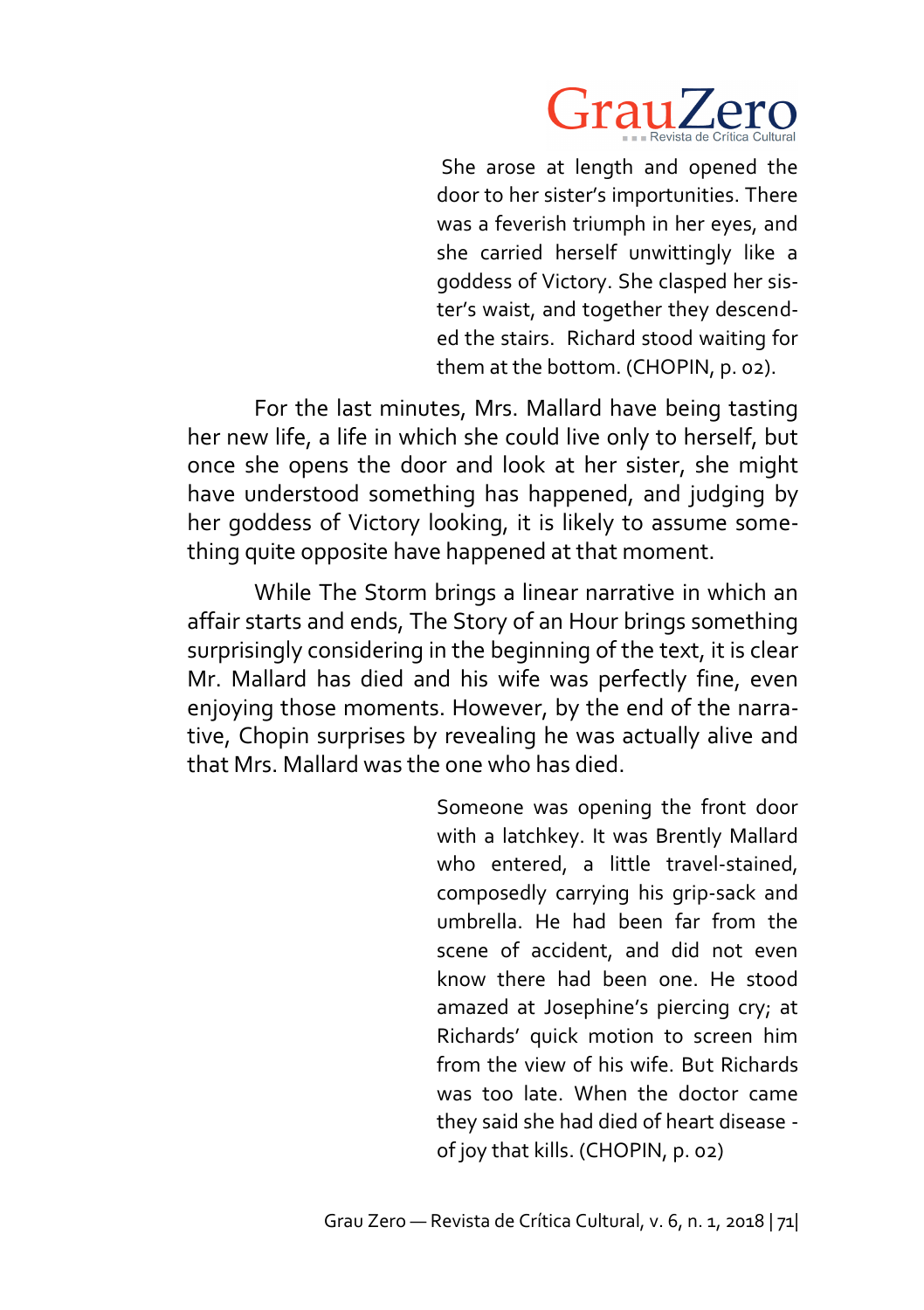# GrauZero

The doctor concluded that Mrs. Mallard had died because her heart could not bare the happiness she felt for seeing her husband alive, however, considering all the evidence presented in the text, all her freedom moments were only experienced when she heard of his death which gives the idea that she actually died because she experienced a free life for a few minutes and was not able to went back to that life in which she could not be as free as she wanted.

Mrs. Mallard and Calixta were two married women who lived in a period in which women were not supposed to have a voice, and certainly were raised to be married and have kids. Freedom do not seem to be a word that belonged to their vocabulary of life, considering the marriage would not allow such a thing. Calixta found her freedom moments in Alcées's arms for a few hours, however due to the end of the story, she certainly did not need to carry on that infatuation or even the affair. She seemed to be fine on her marriage, however tasting a little bit of freedom certainly made her feel good and alive.

Differently from Calixta, Mrs. Mallard did not have a son, but she had a husband, who, according to the evidences presented in the text was a good man, however the lack of liberty her marriage imposed to her was a huge problem and once she had the chance to experience freedom, she could never go back to a life which lacks liberty .Having someone to live and often to think for her was definitely too much for her heart to take.

### **Final Words**

In this study, we aim at studying the female characters in The Storm and The Story of an Hour by Kate Chopin, unveiling the female act of resistance on 19th century. The analysis shows that Chopin books are pertinent to look closer to understand what would happen to a woman who did not